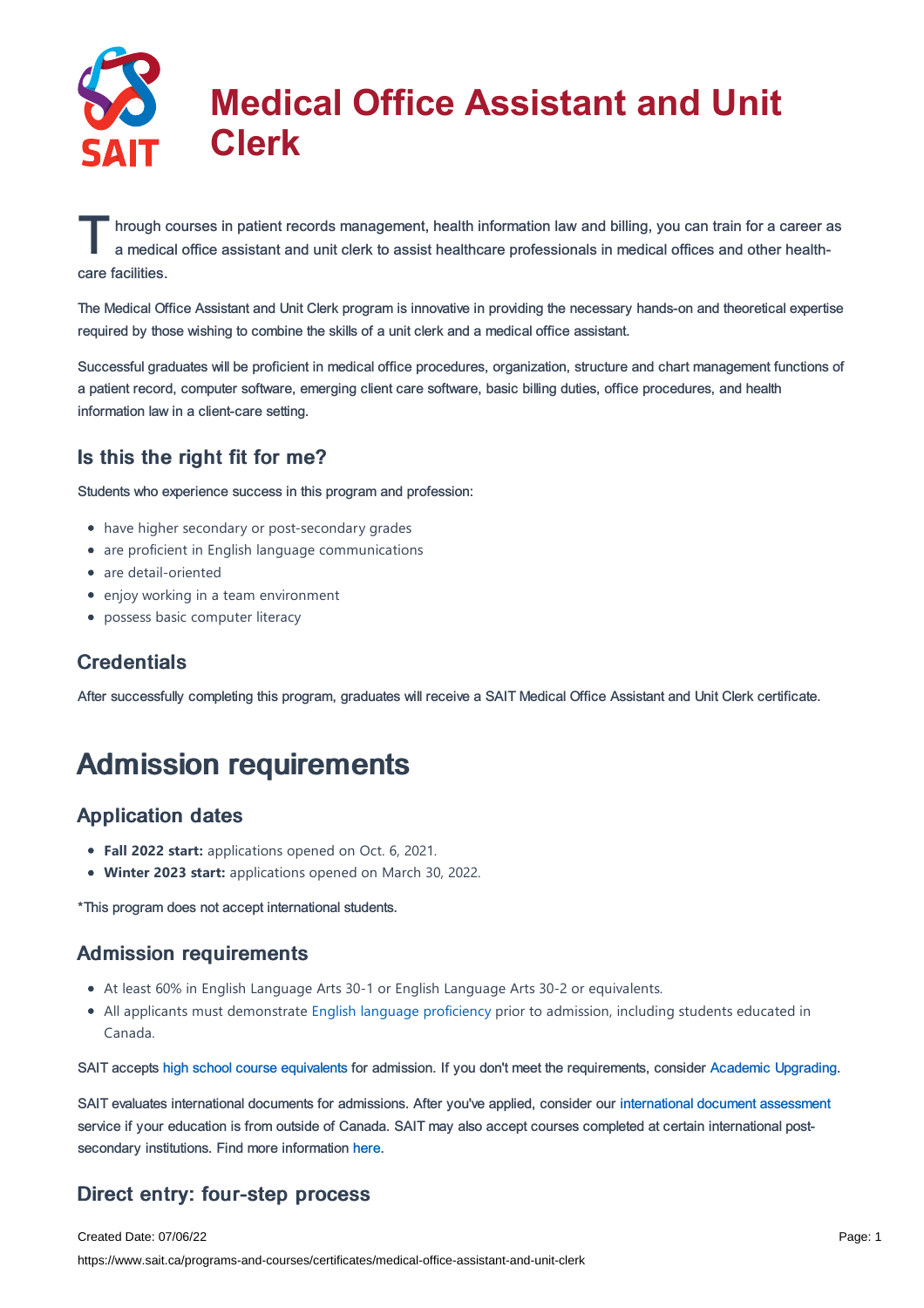**Step 1:** Read the program information to see the qualities needed for student success.

**Step 2:** Ensure that you meet all of the admission requirements listed above.

**Step 3:** [Apply](https://www.sait.ca/admissions/apply) to Medical Office Assistant and Unit Clerk and submit your transcripts and/or [anticipated](https://www.sait.ca/admissions/after-you-apply/transcripts-and-supporting-documents) final grades.

Admission will be extended on a first-qualified, first-offered basis until the program is full.

**Step 4:** Find out how to monitor your application status after you [apply](https://www.sait.ca/admissions/after-you-apply/tracking-your-application).

#### Communication during admission

Email is the primary source of communication during the admission process. Ensure your personal email account is managed appropriately to receive our emails, files and communications.

We recommend you add [hps.info@sait.ca](https://sait.camailto:hps.info@sait.ca) domain to your safe senders' list or you risk missing critical email messages.

#### Practicum requirements

The [School](https://www.sait.ca/sait-schools/school-of-health-and-public-safety) of Health and Public Safety has many practica partners located within Alberta and across Canada. Practicum placements in Calgary are limited and students may be required to relocate outside of Calgary for practicum.

Successful candidates will be informed of the allocation of their practicum placement by the program. There is no guarantee that students will be placed at their desired practicum location. Special considerations of personal circumstances will not be given in regards to assigning practicum placements. Students will be responsible for fees associated with practica such as entrance requirements, relocation and travel costs.

In compliance with the practica agreements with our clinical partners, successful candidates will be requested to provide proof of the following requirements:

- Updated immunization records
- Security clearance Police Information Check including Vulnerable Sector Check
- Health and wellness status

[Learn](https://www.sait.ca/sait-schools/school-of-health-and-public-safety/health-and-public-safety-program-orientation-requirements) more

# Costs 2022/23

#### Domestic tuition and fees

Cost per credit: \$350

| Year | <b>Number of semesters</b> | <b>Tuition fees</b> | <b>SAIT fees</b> | Saitsa fees* | <b>Total</b> |
|------|----------------------------|---------------------|------------------|--------------|--------------|
|      |                            | \$6,300             | \$916            | \$553        | \$7,769      |

#### Domestic cost per course

| <b>Course credits</b> | <b>Course cost</b> |
|-----------------------|--------------------|
| 1.5                   | \$525              |
| 3.0                   | \$1,050            |

\*Maximum fee. Actual fees may be less and are based on the number of credits a student takes per semester and whether they opt-out of health and dental benefits.

#### Created Date: 07/06/22